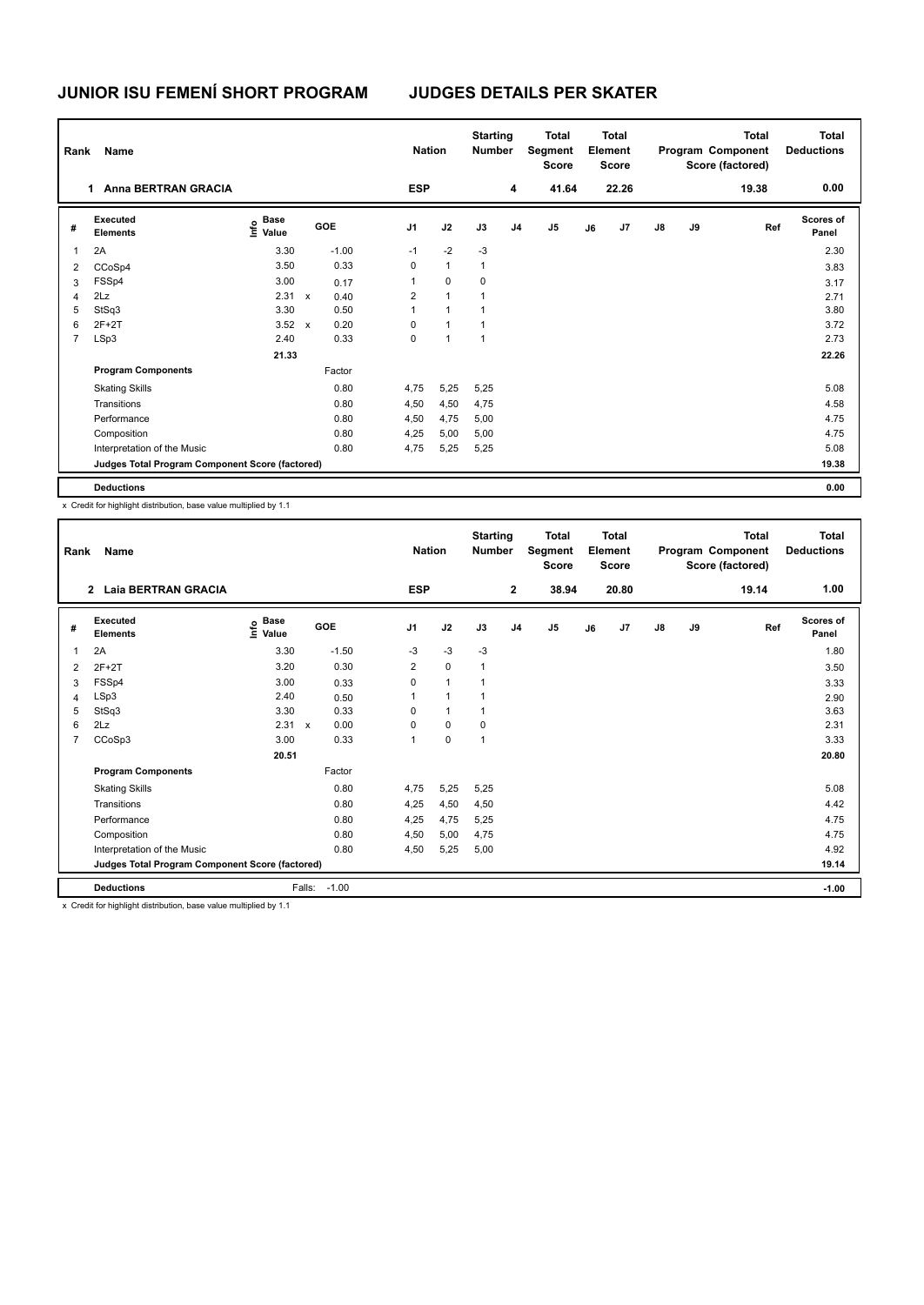# **JUNIOR ISU FEMENÍ SHORT PROGRAM JUDGES DETAILS PER SKATER**

| Rank | Name                                            |                                  | <b>Nation</b>        |                | <b>Starting</b><br><b>Number</b> | <b>Total</b><br>Segment<br><b>Score</b> | <b>Total</b><br>Element<br><b>Score</b> |                | <b>Total</b><br>Program Component<br>Score (factored) |                |               | <b>Total</b><br><b>Deductions</b> |     |                           |
|------|-------------------------------------------------|----------------------------------|----------------------|----------------|----------------------------------|-----------------------------------------|-----------------------------------------|----------------|-------------------------------------------------------|----------------|---------------|-----------------------------------|-----|---------------------------|
|      | Mónica CARRATALÁ GUARDIA<br>3                   | <b>ESP</b>                       |                      |                | 1                                | 37.94                                   |                                         | 20.34          |                                                       |                | 17.60         | 0.00                              |     |                           |
| #    | Executed<br><b>Elements</b>                     | e Base<br>⊆ Value<br>Value       | <b>GOE</b>           | J <sub>1</sub> | J2                               | J3                                      | J4                                      | J <sub>5</sub> | J6                                                    | J <sub>7</sub> | $\mathsf{J}8$ | J9                                | Ref | <b>Scores of</b><br>Panel |
| 1    | 2A<                                             | 2.30<br>$\overline{\phantom{a}}$ | $-1.00$              | $-2$           | $-2$                             | $-2$                                    |                                         |                |                                                       |                |               |                                   |     | 1.30                      |
| 2    | $2F+2T$                                         | 3.20                             | 0.10                 | $\mathbf{1}$   | $\mathbf 0$                      | 0                                       |                                         |                |                                                       |                |               |                                   |     | 3.30                      |
| 3    | FSSp3                                           | 2.60                             | 0.17                 | 0              | $\mathbf 0$                      | 1                                       |                                         |                |                                                       |                |               |                                   |     | 2.77                      |
| 4    | 2Lz                                             | 2.31                             | $\mathsf{x}$<br>0.00 | 0              | $\mathbf 0$                      | 0                                       |                                         |                |                                                       |                |               |                                   |     | 2.31                      |
| 5    | CCoSp4                                          | 3.50                             | 0.33                 | 1              | $\mathbf 0$                      | 1                                       |                                         |                |                                                       |                |               |                                   |     | 3.83                      |
| 6    | StSq3                                           | 3.30                             | 0.33                 | 1              | $\mathbf 0$                      | $\mathbf{1}$                            |                                         |                |                                                       |                |               |                                   |     | 3.63                      |
| 7    | LSp4                                            | 2.70                             | 0.50                 | 1              | $\overline{1}$                   | $\mathbf{1}$                            |                                         |                |                                                       |                |               |                                   |     | 3.20                      |
|      |                                                 | 19.91                            |                      |                |                                  |                                         |                                         |                |                                                       |                |               |                                   |     | 20.34                     |
|      | <b>Program Components</b>                       |                                  | Factor               |                |                                  |                                         |                                         |                |                                                       |                |               |                                   |     |                           |
|      | <b>Skating Skills</b>                           |                                  | 0.80                 | 4,50           | 4,50                             | 5,25                                    |                                         |                |                                                       |                |               |                                   |     | 4.75                      |
|      | Transitions                                     |                                  | 0.80                 | 4,25           | 3,75                             | 4,75                                    |                                         |                |                                                       |                |               |                                   |     | 4.25                      |
|      | Performance                                     |                                  | 0.80                 | 4,00           | 4,00                             | 4,50                                    |                                         |                |                                                       |                |               |                                   |     | 4.17                      |
|      | Composition                                     |                                  | 0.80                 | 4,25           | 4,25                             | 4,50                                    |                                         |                |                                                       |                |               |                                   |     | 4.33                      |
|      | Interpretation of the Music                     |                                  | 0.80                 | 4,50           | 4,50                             | 4,50                                    |                                         |                |                                                       |                |               |                                   |     | 4.50                      |
|      | Judges Total Program Component Score (factored) |                                  |                      |                |                                  |                                         |                                         |                |                                                       |                |               |                                   |     | 17.60                     |
|      | <b>Deductions</b>                               |                                  |                      |                |                                  |                                         |                                         |                |                                                       |                |               |                                   |     | 0.00                      |

< Under-rotated jump x Credit for highlight distribution, base value multiplied by 1.1

| Rank           | Name                                            |         |                                  |                           |         |                | <b>Nation</b> | <b>Starting</b><br><b>Number</b> |                | <b>Total</b><br>Segment<br><b>Score</b> |    | <b>Total</b><br>Element<br>Score |               |    | <b>Total</b><br>Program Component<br>Score (factored) | <b>Total</b><br><b>Deductions</b> |
|----------------|-------------------------------------------------|---------|----------------------------------|---------------------------|---------|----------------|---------------|----------------------------------|----------------|-----------------------------------------|----|----------------------------------|---------------|----|-------------------------------------------------------|-----------------------------------|
|                | 4 Griselda SERRALLACH                           |         |                                  |                           |         | <b>ESP</b>     |               |                                  | 3              | 34.86                                   |    | 17.06                            |               |    | 17.80                                                 | 0.00                              |
| #              | Executed<br><b>Elements</b>                     |         | <b>Base</b><br>e Base<br>⊆ Value |                           | GOE     | J <sub>1</sub> | J2            | J3                               | J <sub>4</sub> | J <sub>5</sub>                          | J6 | J7                               | $\mathsf{J}8$ | J9 | Ref                                                   | <b>Scores of</b><br>Panel         |
| 1              | StSq3                                           |         | 3.30                             |                           | 0.33    | 1              | $\mathbf 0$   | $\mathbf{1}$                     |                |                                         |    |                                  |               |    |                                                       | 3.63                              |
| $\overline{2}$ | 2A<<                                            | <<      | 1.10                             |                           | $-0.60$ | $-3$           | $-3$          | $-3$                             |                |                                         |    |                                  |               |    |                                                       | 0.50                              |
| 3              | 2F+1T*                                          | $\star$ | 2.09                             | $\boldsymbol{\mathsf{x}}$ | $-0.90$ | -3             | $-3$          | $-3$                             |                |                                         |    |                                  |               |    |                                                       | 1.19                              |
| 4              | CCoSp4                                          |         | 3.50                             |                           | 0.50    | 1              | $\mathbf{1}$  | 1                                |                |                                         |    |                                  |               |    |                                                       | 4.00                              |
| 5              | FSSp3                                           |         | 2.60                             |                           | 0.00    | $\Omega$       | $\Omega$      | 0                                |                |                                         |    |                                  |               |    |                                                       | 2.60                              |
| 6              | 2Lz                                             |         | 2.31                             | $\boldsymbol{\mathsf{x}}$ | $-0.20$ | 0              | $-1$          | $-1$                             |                |                                         |    |                                  |               |    |                                                       | 2.11                              |
| $\overline{7}$ | LSp4                                            |         | 2.70                             |                           | 0.33    | 1              | $\mathbf 0$   | $\overline{1}$                   |                |                                         |    |                                  |               |    |                                                       | 3.03                              |
|                |                                                 |         | 17.60                            |                           |         |                |               |                                  |                |                                         |    |                                  |               |    |                                                       | 17.06                             |
|                | <b>Program Components</b>                       |         |                                  |                           | Factor  |                |               |                                  |                |                                         |    |                                  |               |    |                                                       |                                   |
|                | <b>Skating Skills</b>                           |         |                                  |                           | 0.80    | 4,50           | 4,75          | 5,25                             |                |                                         |    |                                  |               |    |                                                       | 4.83                              |
|                | Transitions                                     |         |                                  |                           | 0.80    | 4,00           | 4,00          | 4,50                             |                |                                         |    |                                  |               |    |                                                       | 4.17                              |
|                | Performance                                     |         |                                  |                           | 0.80    | 4,00           | 4,50          | 4,75                             |                |                                         |    |                                  |               |    |                                                       | 4.42                              |
|                | Composition                                     |         |                                  |                           | 0.80    | 4,25           | 4,25          | 5,00                             |                |                                         |    |                                  |               |    |                                                       | 4.50                              |
|                | Interpretation of the Music                     |         |                                  |                           | 0.80    | 4.25           | 4,75          | 4,00                             |                |                                         |    |                                  |               |    |                                                       | 4.33                              |
|                | Judges Total Program Component Score (factored) |         |                                  |                           |         |                |               |                                  |                |                                         |    |                                  |               |    |                                                       | 17.80                             |
|                | <b>Deductions</b>                               |         |                                  |                           |         |                |               |                                  |                |                                         |    |                                  |               |    |                                                       | 0.00                              |

<< Downgraded jump \* Invalid element x Credit for highlight distribution, base value multiplied by 1.1